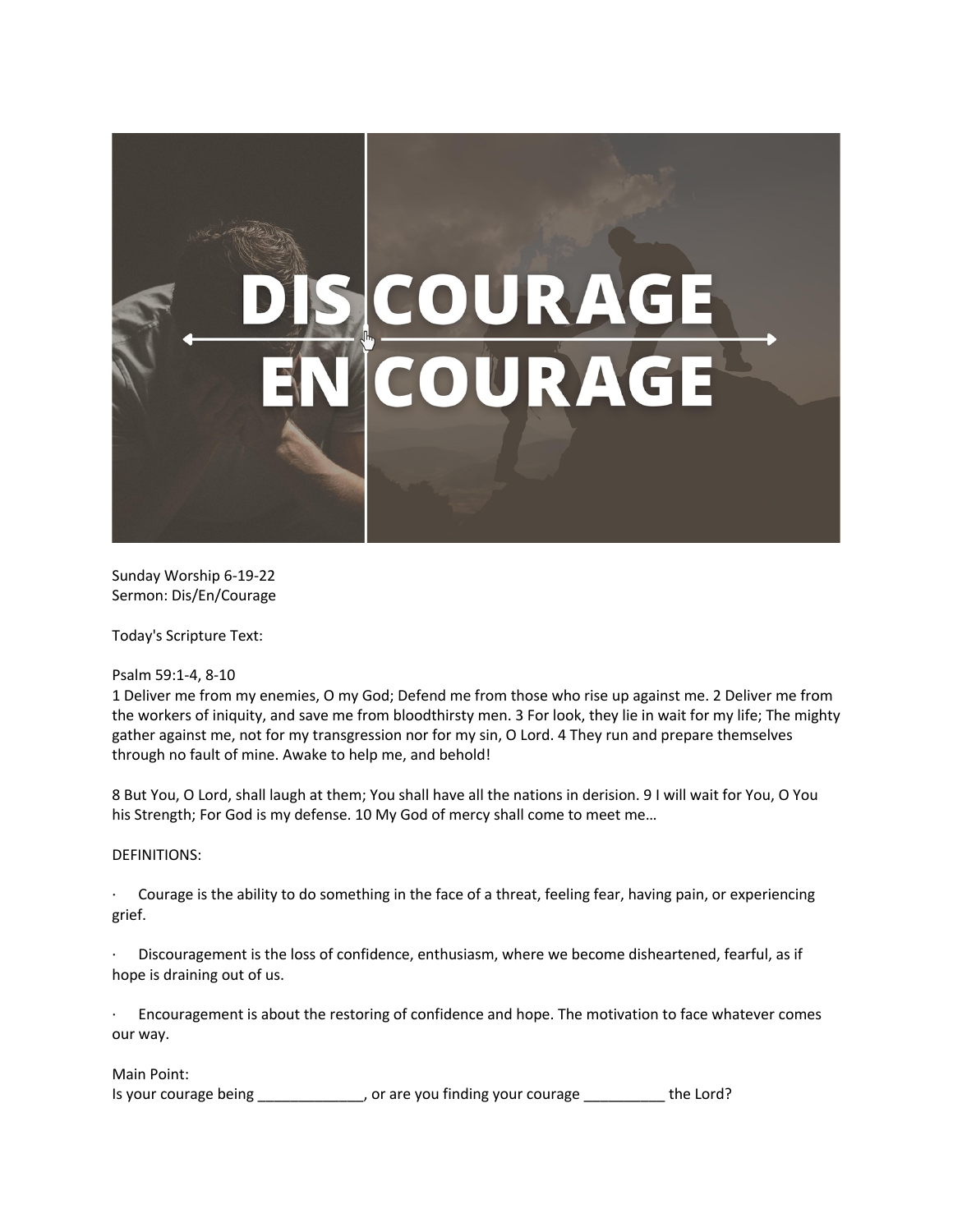## THINGS THAT CAN HAPPEN WHEN YOU ARE DISCOURAGED:

1. Discouragement doesn't always announce its \_\_\_\_\_\_\_\_\_\_\_\_\_\_\_\_\_, it just shows up at the most  $\blacksquare$  time.

## THINGS THAT CAN HAPPEN WHEN YOU ARE DISCOURAGED:

2. We have long since trained ourselves to \_\_\_\_\_\_\_\_\_\_\_\_\_\_\_\_\_ discouragement in order to avoid

THINGS THAT CAN HAPPEN WHEN YOU ARE DISCOURAGED:

\_\_\_\_\_\_\_\_\_\_\_\_\_\_\_\_\_\_\_\_\_\_\_\_\_\_.

3. Discouragement makes you emotionally tired where you start example battles that matter and give up fighting the ones that Theorem matter.

THINGS THAT CAN HAPPEN WHEN YOU ARE DISCOURAGED:

4. Discouragement \_\_\_\_\_\_\_\_\_\_\_\_\_\_\_\_\_\_\_\_ your ability to \_\_\_\_\_\_\_\_\_\_\_\_\_\_\_\_\_\_\_the promises of God.

CANCEL DISCOURAGEMENT THROUGH ENCOURAGEMENT:

1. There is going to be something \_\_\_\_\_\_\_\_\_\_\_\_\_\_\_\_\_ in your life, make it the \_\_\_\_\_\_\_\_\_\_\_\_.

a. Psalm 16:8 I have set the LORD always before me; Because He is at my right hand I shall not be moved.

b. Psalm 23:4 Yea, though I walk through the valley of the shadow of death, I will fear no evil; for You are with me; Your rod and Your staff, they comfort me.

c. Lamentations 3:22-24 Through the LORD's mercies we are not consumed, Because His compassions fail not. 23 They are new every morning; Great is Your faithfulness. 24 "The LORD is my portion," says my soul, "Therefore I hope in Him!"

d. Isaiah 61:3 To console those who mourn in Zion,To give them beauty for ashes,The oil of joy for mourning,The garment of praise for the spirit of heaviness;That they may be called trees of righteousness,The planting of the Lord, that He may be glorified.

## CANCEL DISCOURAGEMENT THROUGH ENCOURAGEMENT:

2. Have realistic expectations, there will be a \_\_\_\_\_\_\_\_\_, and then you are going to \_\_\_\_\_\_\_\_.

a. John 16:33 These things I have spoken to you, that in Me you may have peace. In the world you will have tribulation; but be of good cheer, I have overcome the world.

b. 1 Samuel 17:32 Then David said to Saul, "Let no man's heart fail because of him; your servant will go and fight with this Philistine."

c. 1 Samuel 17:45-47 Then David said to the Philistine, "You come to me with a sword, with a spear, and with a javelin. But I come to you in the name of the Lord of hosts, the God of the armies of Israel, whom you have defied. 46 This day the Lord will deliver you into my hand, and I will strike you and take your head from